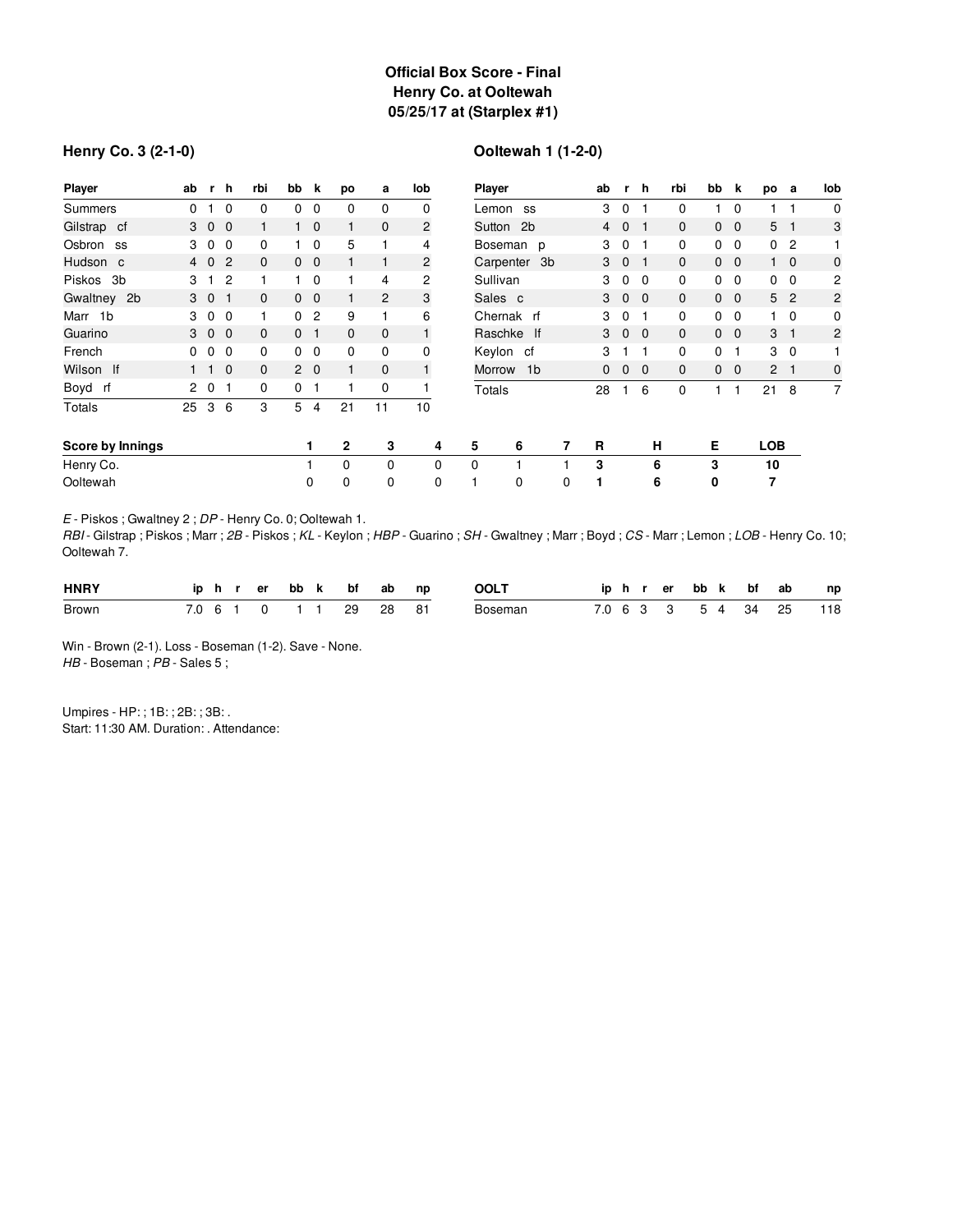## **S c o rin g In nin g s - Fin al Henry Co. at Ooltewah 05/25/17 at (Starplex #1 )**

| Score by Innings | $\sim$ 2 | 3           | 4 | 5           | 6 |   | R   | н | LOB |
|------------------|----------|-------------|---|-------------|---|---|-----|---|-----|
| Henry Co.        | $\Omega$ | $\mathbf 0$ |   | $\mathbf 0$ |   |   | - 3 |   |     |
| Ooltewah         |          | 0           |   |             | 0 | 0 |     |   |     |

Henry Co. starters: Ooltewah starters: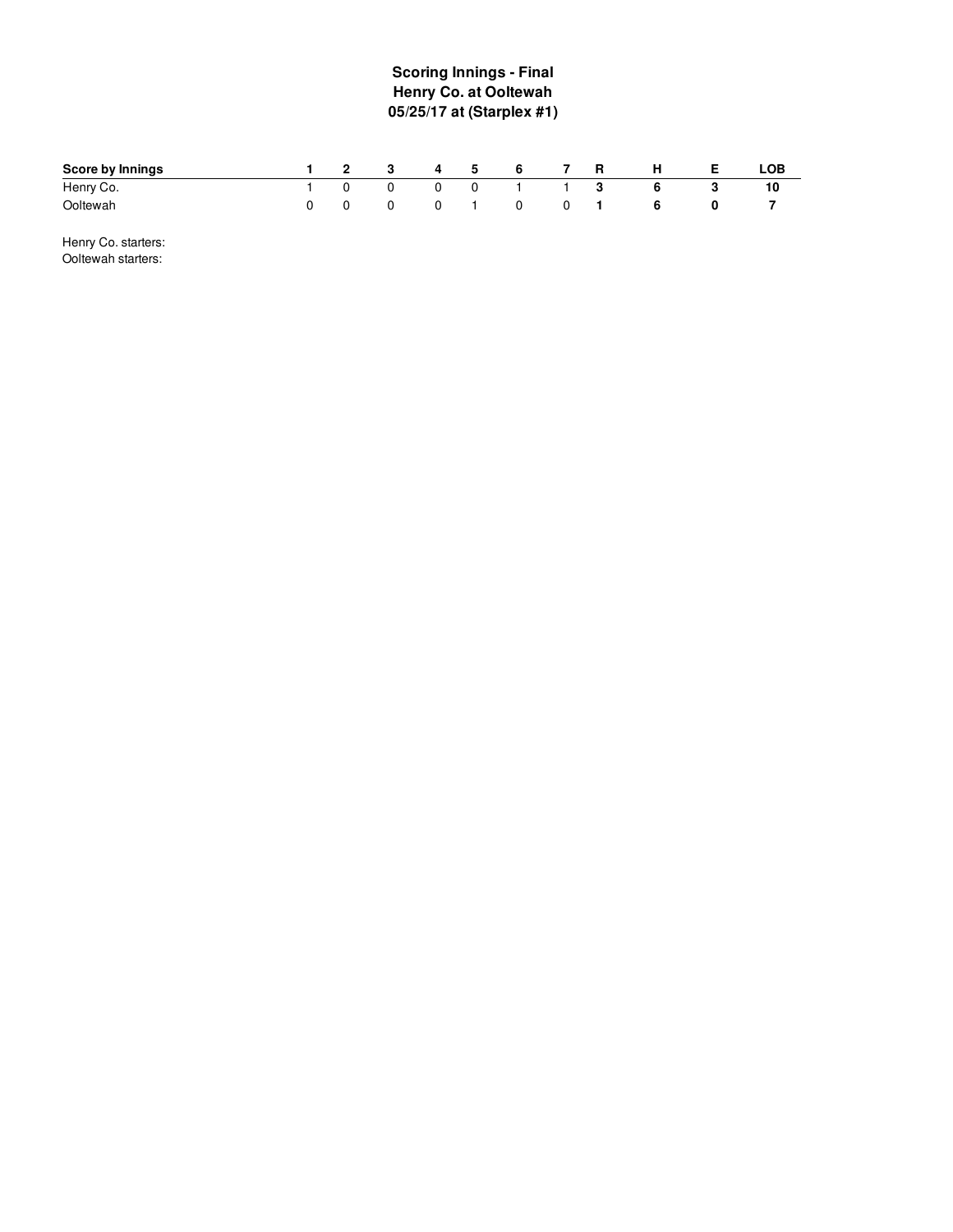### **Play By Play (Full) - Final Henry Co. at Ooltewah 05/25/17 at (Starplex #1)**

| Score by Innings |                 |          |  | 1 2 3 4 5 6 7 R |                | - H | LOB |
|------------------|-----------------|----------|--|-----------------|----------------|-----|-----|
| Henry Co.        | $\sim$ 0 $\sim$ | $\Omega$ |  | 0 1 1 3         |                |     |     |
| Ooltewah         |                 |          |  | 0               | $\overline{0}$ |     |     |

Henry Co. starters: Ooltewah starters:

HNRY 1st - Gilstrap, #8 lined out to RF, (line drive) [A Chernak]; Osbron, #3 flied out to 2B, (popup) [S Sutton]; Hudson, #66 singled to CF, (hard ground ball) [A Keylon]; Summers, #1 advanced to 2nd on passed ball; Piskos, #23 singled to 2B, (popup) [S Sutton] L Summers advanced to 3rd; **Summers, #1 scored on last play;** Piskos, #23 advanced to 2nd on passed ball; Gwaltney, #25 singled to SS, (ground ball) [T Lemon] S Piskos advanced to 3rd; Gwaltney, #25 advanced to 2nd on passed ball; Marr, #28 struck out swinging [Boseman, #25]; R, H, E, LOB.

OOLT 1st - Lemon, #2 grounded out to P, (ground ball) [E Brown, K Marr]; Sutton, #22 grounded out to 2B, (ground ball) [H Gwaltney, K Marr]; Boseman, #25 lined out to 1B, (line drive) [K Marr]; R, H, E, LOB.

HNRY 2nd - Guarino, #10 struck out swinging [Boseman, #25]; Wilson, #4 walked [Boseman, #25]; Boyd, #53 struck out swinging [Boseman, #25]; Wilson, #4 advanced to 2nd on passed ball; Gilstrap, #8 walked [Boseman, #25]; Wilson, #4 advanced to 3rd on passed ball; Gilstrap, #8 advanced to 2nd on last play; Osbron, #3 flied out in foul territory, (fly ball) [J Raschke]; R, H, E, LOB.

OOLT 2nd - Carpenter, #5 reached on error by 3B [S Piskos] to 3B, (ground ball) [S Piskos]; Sullivan, #14 reached on fielder's choice to 3B, (bunt) [S Piskos, G Osbron] M Carpenter out at 2nd; Sales, #9 flied out to SS, (fly ball) [G Osbron]; Chernak, #21 singled to RF, (fly ball) [O Boyd] T Sullivan advanced to 2nd; Raschke, #4 flied out to RF, (fly ball) [O Boyd]; R, H, E, LOB.

HNRY 3rd - Hudson, #66 flied out to CF, (fly ball) [A Keylon]; Piskos, #23 walked [Boseman, #25]; Gwaltney, #25 flied out to LF, (fly ball) [J Raschke]; Piskos, #23 stole 2nd; Marr, #28 struck out swinging [Boseman, #25]; R, H, E, LOB.

OOLT 3rd - Keylon, #7 grounded out to 3B, (ground ball) [S Piskos, K Marr]; Lemon, #2 grounded out to 2B, (ground ball) [H Gwaltney, K Marr]; Sutton, #22 singled to RF, (ground ball) [O Boyd]; Boseman, #25 grounded out to P, (ground ball) [E Brown]; R, H, E, LOB.

HNRY 4th - Guarino, #10 hit by pitch [Boseman, #25]; Lineup: Sub L French, #12 Pinch Running for G Guarino, #10 (Extra Hitter); Wilson, #4 reached on fielder's choice to P, (ground ball) [K Boseman, T Lemon] L French out at 2nd; Lineup: Sub G Guarino, #10 for L French, #12 (Extra Hitter); Boyd, #53 sacrificed [C Sales, S Sutton] A Wilson advanced to 2nd; Gilstrap, #8 lined out to 2B, (line drive) [S Sutton, H Morrow]; R, H, E, LOB.

OOLT 4th - Carpenter, #5 lined out to 2B, (line drive) [H Gwaltney]; Sullivan, #14 grounded out to 3B, (ground ball) [S Piskos, K Marr]; Sales, #9 grounded out to SS, (ground ball) [G Osbron, K Marr]; R, H, E, LOB.

HNRY 5th - Osbron, #3 walked [Boseman, #25]; Hudson, #66 singled to CF, (line drive) [A Keylon] G Osbron advanced to 2nd; Piskos, #23 flied out to CF, (fly ball) [A Keylon]; Osbron, #3 advanced to 3rd; Summers, #1 advanced to 2nd; Gwaltney, #25 reached on fielder's choice to C, (bunt) [C Sales, M Carpenter] L Summers advanced to 3rd; Osbron, #3 advanced to 3rd; Marr, #28 flied out to LF, (fly ball) [J Raschke]; R, H, E, LOB.

OOLT 5th - Chernak, #21 flied out in foul territory, (popup) [G Osbron]; Raschke, #4 flied out to LF, (fly ball) [A Wilson]; Keylon, #7 singled to LF, (line drive) [A Wilson]; Lemon, #2 singled to 2B, (hard ground ball) [H Gwaltney] A Keylon advanced to 2nd; Sutton, #22 reached on error by 2B [H Gwaltney] to 2B, (ground ball) [H Gwaltney, K Marr] A Keylon advanced to 3rd, T Lemon advanced to 2nd; **Keylon, #7 scored on last play;** Lemon, #2 caught stealing 3rd [C Hudson, S Piskos]; R, H, E, LOB.

HNRY 6th - Guarino, #10 grounded out to P, (ground ball) [K Boseman, H Morrow]; Wilson, #4 walked [Boseman, #25]; Wilson, #4 stole 2nd; Boyd, #53 singled to P. (bunt) [K Boseman] A Wilson advanced to 3rd: Gilstrap, #8 reached on fielder's choice to P, (bunt) [K Boseman, C Sales] A **Wilson scored, O Boyd advanced to 2nd;** Osbron, #3 flied out to CF, (fly ball) [A Keylon]; Hudson, #66 reached on fielder's choice to SS, (ground ball) [T Lemon, S Sutton] O Boyd advanced to 3rd, E Gilstrap out at 2nd; R, H, E, LOB.

OOLT 6th - Boseman, #25 singled to 2B, (ground ball) [H Gwaltney]; Carpenter, #5 singled to P, (bunt) [E Brown] K Boseman advanced to 2nd;